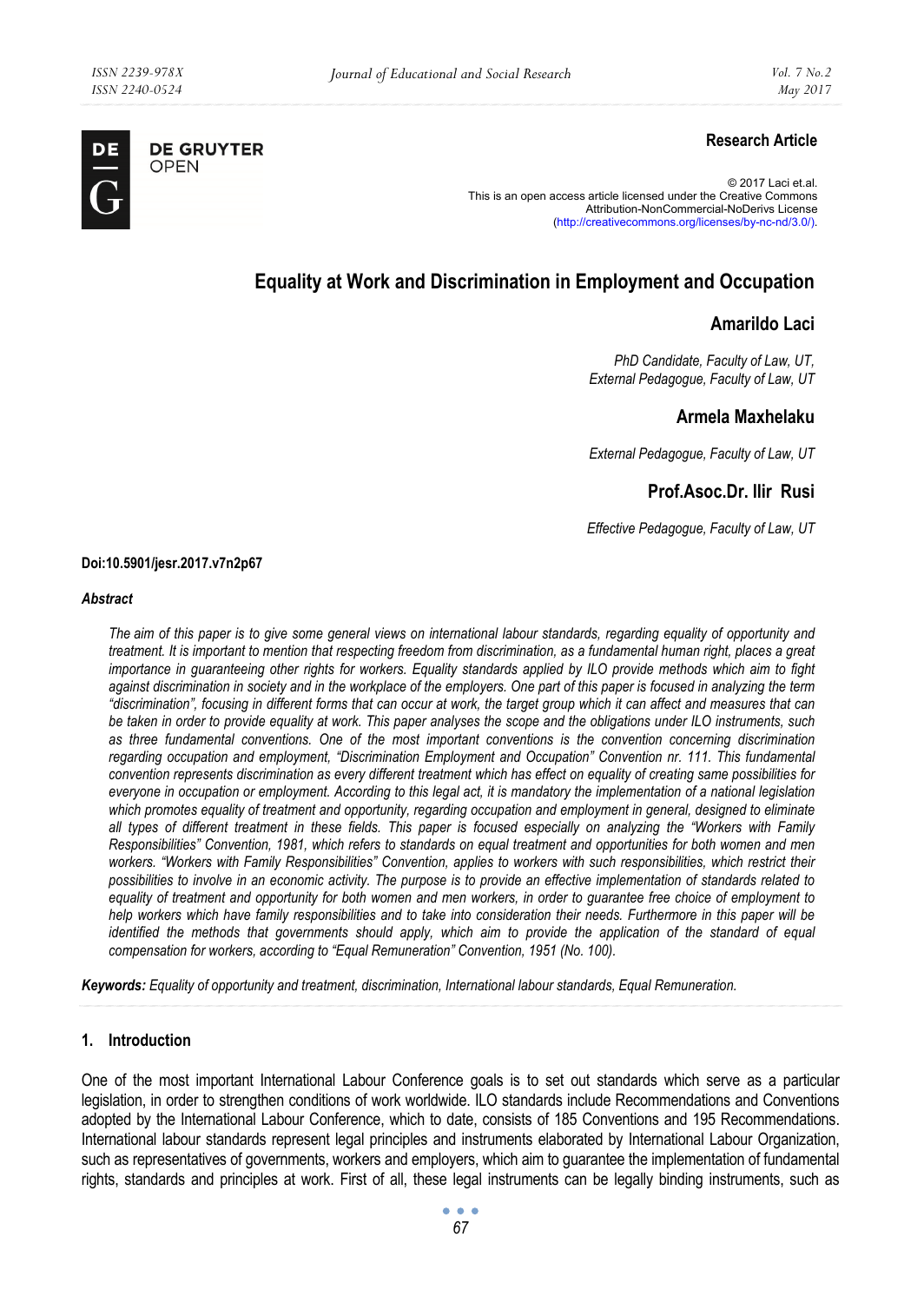different Conventions, especially international treaties or agreements, which should be ratified from member states. Secondly these legal instruments can be other legal acts, such as recommendations, as well as other non-binding legal acts. In general, a Convention elaborates basic principles, for which each member state has the obligation to implement and adopt them, whereas a recommendation is an instrument which completes the Convention by promoting more specific methods and regulations, regarding the procedures through which member states can implement and adopt different Conventions, but except this, the recommendation may not be associated with any convention.

### **2. International Labour Standards**

It should be noted that representatives of workers, employers and governments developed recommendations and conventions, so further they can be adopted at the ILO's annual International Labour Conference. There are 7,246 ratifications of these Conventions by member States of the ILO. Each Convention represents a legal act which arranges issues related to human rights, workers fundamental rights and labour administration. The process of ratification includes two obligations for a member State, first of all ratification means a formal engagement and obligation to adopt the standards of the Convention and also, ratification represents an indicator which shows that member state is willing to accept an international supervision. Member States are not obliged to ratify International Labour Recommendations, but these legal acts set out basic principles and general guidelines that should be adopted and implemented at the national level. International Labour Recommendations often consists of very detailed and technical guidelines which complete the objectives and rules set out in specific Conventions, or they contribute by setting out additional instructions on issues which are not covered by these Conventions. Both Conventions and Recommendations develop standards and ensure a stimulus component for national legislation.

International Labour Organization standards evolve labour and also social aspects, which includes issues related to fundamental human rights, such as elimination of child labour, forced labour and of any type of different treatment in occupation and employment. Most of Conventions and Recommendations are applied to both women and men workers; nevertheless there is a considerable number of Conventions which of special effect to women workers. ILO has developed basic standards, which serve as a catalyst for new legal acts, including the following issues: discrimination in occupation and employment, special measures regarding work in special conditions, such as part-time, night and underground work, equality of compensation, workers with family responsibilities, maternity protection and also issues related to health. The international standards adopted by the ILO in its early years were focused basically in protecting women from extremely difficult conditions of work and protecting their human function, such as reproductive function.

Since the mid-1960s, attention has centered increasingly on improving standards related to discrimination for workers through the adoption of practices that enable women to achieve their full potential in social and economic development. Important among the standards adopted, are those which aim to balance work and family responsibilities, which recognize joint responsibility of both women and men for the family. It is evident from the pattern of international labour standards adopted, application of standards of fighting discrimination and providing equality for women and men workers has continued to broaden with the realization that equality in one area can only be achieved through attainment of equality, dignity and respect in all aspects of life. In addition to consider them as legal and binding acts, standards developed from International Labor Organization can be a strong promoter in respecting and defending women's rights in social and working life, related to equal treatment and opportunity and fighting discrimination. Representatives of employers, governments and workers organizations, as well as other organizations which are focused on civil society issues, are obliged and encouraged to work, in order to provide women's participation in decision-making processes as well as in public development programmes and planning, in order to further apply and adopt the standards developed by International Labor Organization (Gender Issues and International Labour Standards, 2006). (Gender Issues and International Labour Standards, 2006)

# **3. "Discrimination Employment and Occupation" Convention, 1958 (No. 111)**

Regarding "*Discrimination Employment and Occupation*" Convention, "*discrimination*" means first of all, any preference or exclusion, made on the basis of color, race, political views, religion, sex, social origin or, any preference or exclusion which leads to disadvantages and differences of treatment and opportunities in occupation or employment. Secondly, referring to this Convention, discrimination also includes all other preferences, distinctions or exclusions, which has an effect in creating different conditions and difference in treatment or opportunity in employment, as may be concluded by *respective representatives of member states,* after discussion with workers and employer's organizations and other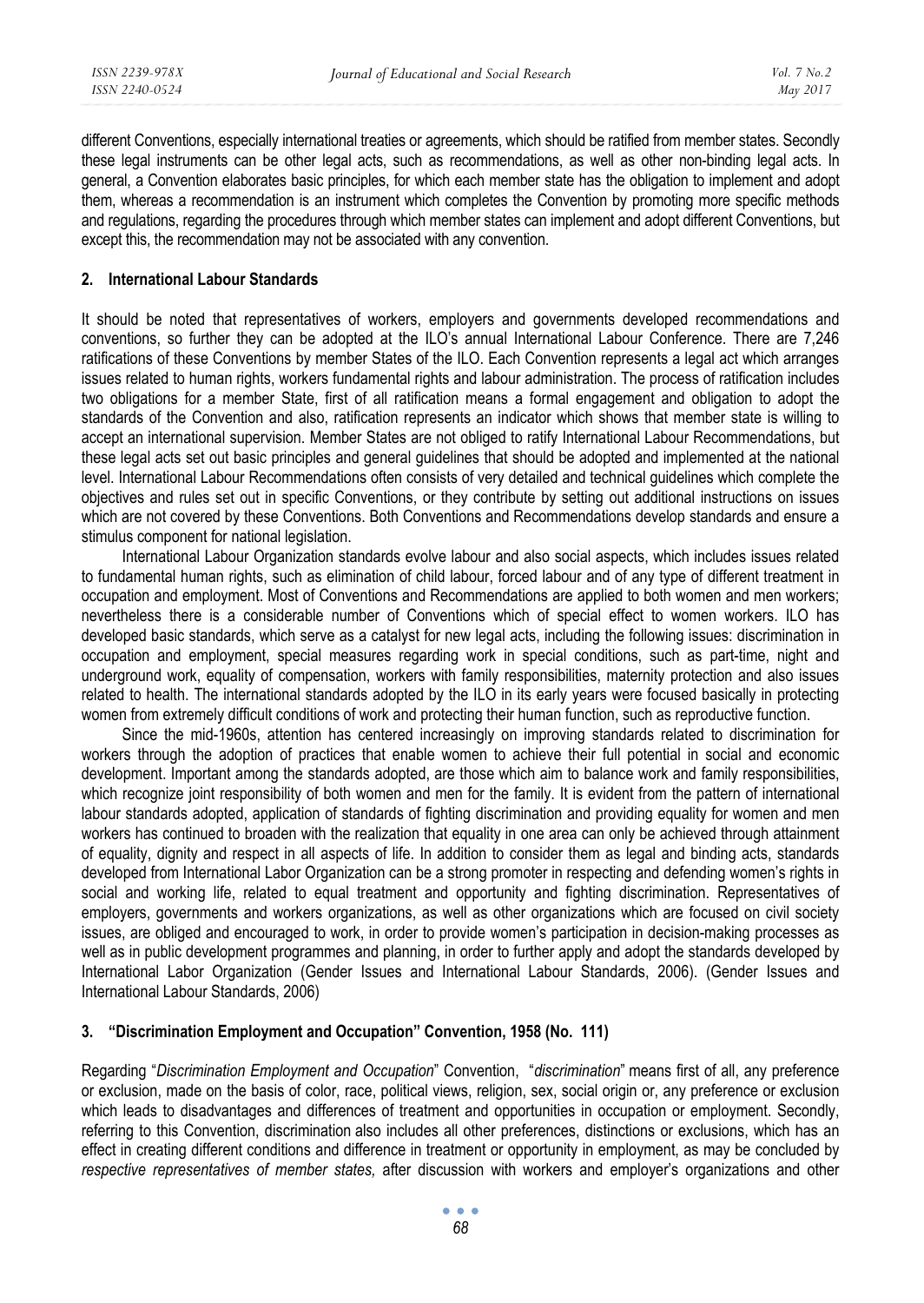subjects involved. Furthermore, terms occupation and employment means access to particular professions and employment access to terms and conditions of employment and approach to vocational training.

Regarding article 2 of "*Discrimination Employment and Occupation*" Convention, each Member State which has ratified this Convention, is obliged to implement a methodology which aims to improve equality in treatment and opportunity regarding occupation and employment, in order to fight all the types of discriminations that can occur. According to article 3 of the "*Discrimination Employment and Occupation*" Convention, each member state shall implement right and adequate methods, with the purpose to:

- a. to pursue partnership between workers and employers organizations and other subjects involved, in developing observance and the acceptance of this approach;
- b. to adopt the appropriate legal framework and to implement educational and social programmes which promote the observance and acceptance of this approach;
- c. to revoke any legal provisions and adapt any legal methodologies or legal framework which are contradictory with this approach:
- d. to activate direct observation of a national competent authority;
- e. to secure the observation of the competent authorities, in implementation of standards in the activities which are focused in vocational training and guidance, as well as in employment services;
- f. to include in its periodic reports which are published for the purpose of analyzing the implementation of the Convention`s standards, every measures taken in order to implement this standards, as well as the conclusions reached by such action.

"*Employment and Occupation*" Convention, 1958 (No. 111) sets out principles which intend promoting equality in treatment, opportunities, as well as in possibilities regarding the employment and work, occupation, prohibition and precluding discrimination in work and employment, particularly any exclusion, preference or distinction based on color, race, religion, political opinion, social origin sex or which leads to some conditions and situations where equality is not guaranteed in treatment and opportunity, professional training, also in access to eight ILO Conventions on Gender Equality. The basic objective of Convention No. 111 is to adopt national measures and methodologies in order to eliminate differences in treatment, possibilities, opportunity, occupation, employment, abrogate or modify any laws which are not consistent with this policy. In addition the Convention requires the consultations between government and workers representatives, with the purpose to promote goals as well as principles of the Convention. On the other hand, according to the "*Employment and Occupation*" Recommendation, 1958, nr. 111, member states are obliged to implement a non-discriminatory policy and take all the applicable policies, with the purpose to guarantee that no employers' organization will allow any form of discrimination.

It is found that different treatment at work can appear in vary ways and forms. Discrimination can include women or men workers, because of some characteristics, such as skin color, social origin, sex orientation, political opinions or religion. In order to eliminate discrimination, governments should implement such policies, which aim to destroy obstacles and guarantee the same opportunities related to education and training, using resources and working in the same conditions. Also, eliminating discrimination includes adapting conditions for establishing companies of all sizes, types, practices and policies connected to fulfilling the obligations, conditions of work, promotions, remunerations, compensations, hiring and expiry of work contract, lay-offs and pay.

Discrimination in occupation or employment may be indirect or direct, which can occur when practices, rules or laws, clearly characteristic, race, sex orientations, skin color etc., leads to situations which aim to impair equality. Indirect discrimination exists where practices, rules or law, seems not to be discriminative but actually lead to distinctions. It is found that in the case of self-employed workers, direct and indirect discrimination in occupation and remuneration depends on equal opportunities to access education and training, before entering and accessing labour market. Especially it takes a great importance in cases where the target group consists of girls, women or other disadvantaged subjects. The competent authorities are required to implement appropriate policies, which will establish appropriate conditions to facilitate them in fulfilling both family and work responsibilities. It is very important for member states to implement relevant methods, in order to solve different challenges and problems that can eventually occur. International Labor Organization has elaborated basic standards and principles, while national laws may include a wide range of standards and principles and create a broader legal framework, which will guarantee the elimination of all the forms of discrimination at work. (Elimination of discrimination in respect of employment and occupation).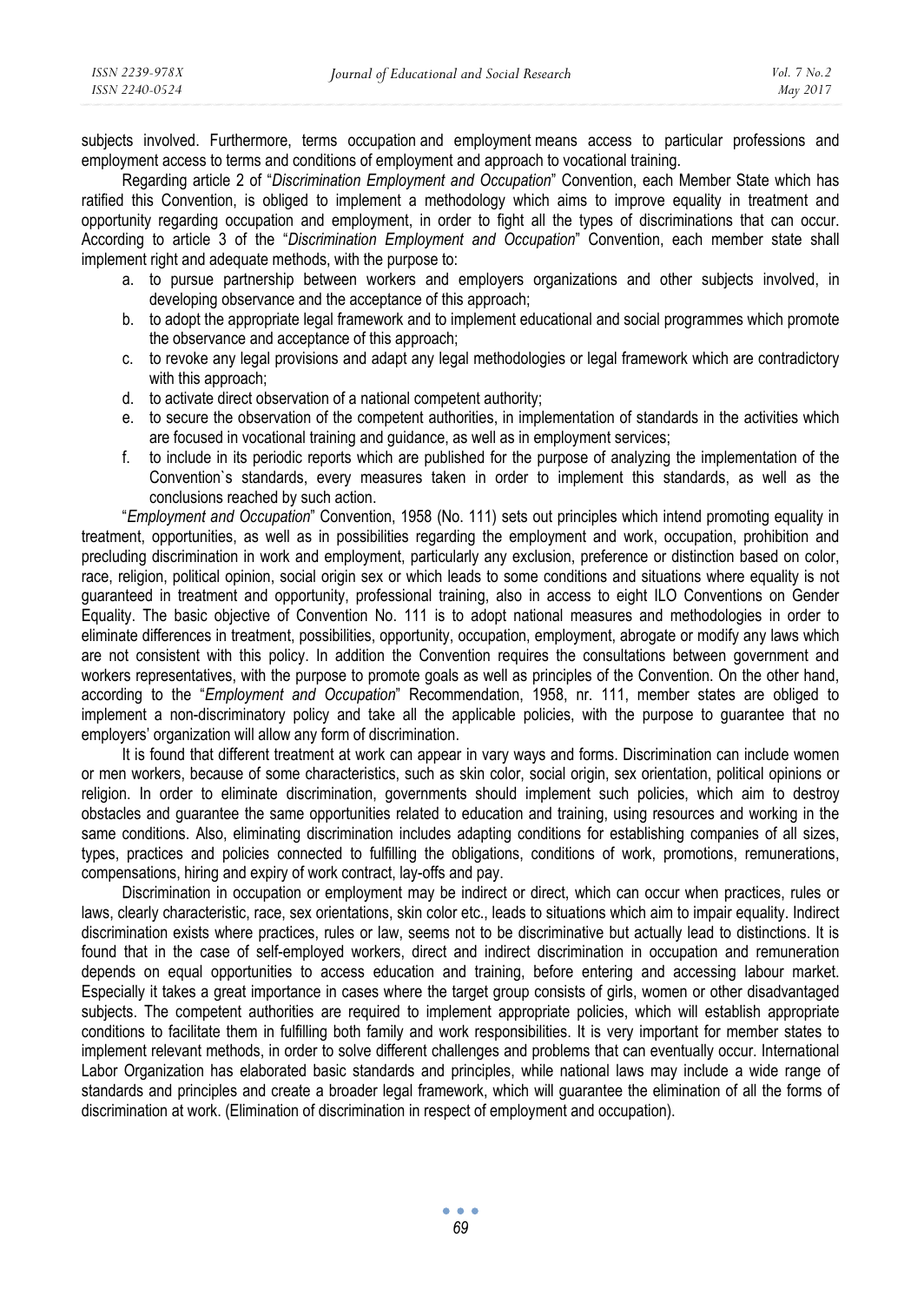#### **4. C100 - Equal Remuneration Convention, 1951 (No. 100)**

The International Labor Organization aims to set standards and principles regarding equal remuneration, which consists of two fundamental aspects and aims. First of all the purpose is to ensure and guarantee the elimination of discrimination in terms of treatment, opportunities, employment, training, organization, decision-making and guaranteeing elimination of discrimination in terms of compensation, remunerations, welfare services in relation with employment. Secondly, ILO standards aim to secure *women employees with law enforcement*, basically in conditions, terms of work contract, professional aspects, health and safety. There are four main ILO Conventions, which develop the basic standards and principles that promote equality between workers and prohibit all the forms of discrimination: The "*Employment and Occupation*" Convention, nr. 111, "*Equal Remuneration*" Convention, nr. 100, "*Protection Convention*", nr. 183, "*Maternity Protection*" Convention, nr. 183 and "*Workers with Family Responsibilities*" Convention.

Regarding the scope of "*Equal Remuneration*" Convention, nr. 100, which is a fundamental convention, remuneration includes minimum standard or ordinary salary or remuneration and any additional financial compensation, which are payed indirectly or directly from the employer to the employer and which is a result of the work carried out by this employer, engaged in a specific work contract. On the other hand, equal remuneration for both men and women workers at work, includes the rates of compensation provided in conditions where there is not permitted any of the forms of discrimination. Referring to article 2 of this Convention, every member state is obliged, by using the appropriate methods, to promote the standard of equal compensation for both women and men workers, in case they carried out work of equal value. This crucial standard may be adopted through the legal framework of member states, regulations or laws, collective agreements between workers and employers, legally recognized or established instrument for wage determination or through a combination of the above mentioned methods. Each member state is obliged to cooperate with the representatives of employers and workers organizations, which are involved in fulfilling the obligations of "*Equal Remuneration*" Convention, nr. 100.

"*Equal Remuneration*" Convention, nr. 100, sets out the fundamental principles, such as the standard that for the same work, the works should take the same remuneration, which includes an amount of pay which is determined without any discrimination based on sex. This Convention treats remuneration as all emoluments, compensations and payments whether in kind or cash. Also this fundamental Convention elaborates the concept that all the jobs should be evaluated in terms the content of the work. On the other hand, Equal Remuneration Recommendation, 1951 (No. 90) recommends that member states shall secure that both workers and employers have the complete information about the legal requirements. The equal compensation principle can be effective and implemented by: The implementation of relevant methods which analyze the work that needs to be done, by guaranteeing equal conditions for both sexes for professional guidance, social services and welfare in order to fulfill women's needs, by promoting the elimination of any type of discrimination between employers, regarding their opportunities in entering the labor market, also by promoting in public the meaning and the importance of the equality standard, investing in studies and researches in this field.

It is important to mention that "*Equal Remuneration*" Convention, nr. 100 allow differences regarding payment and compensation, only where there is reasonable justification, regarding the value of the work. In order to implement the standard of equal remuneration, which means that for the same work, the worker should take the same remuneration, it is required to compare different works of different characteristics on the basis of some specific criteria such as the requested commitment, skills, effort, responsibilities, working conditions, qualifications, background etc. After comparing different works with different characteristics, the result is the application of the principle of equal remuneration, required from the Convention. After realizing the process of job assessment or appraisal, we can concept job and work without any type of discrimination, but it is mandatory to take into consideration, differences between some jobs which have different values, in levels of payment and compensation.

Job assessment is different from performance evaluation, because job assessment or appraisal intends to give the value of jobs on the basis of the work in general, that the employer is required to perform. Nonetheless, performance evaluation, which aims at making an assessment of the achievements and performance of each worker, has a direct effect on the payment and compensation. If the worker is paid extra, based on his performance and achievements in general, this is not a type of discrimination, because extra benefits based on this criteria, justify the differences in monthly compensation. In this case, it is also mandatory to provide that these criteria's are not themselves discriminatory or lead to differences in remuneration, and every worker has the possibility to profit from these benefits. Equal Remuneration Recommendation, 1951 (No. 90) gives special attention to the influence of social partners, regarding the methods of job assessment and evaluation that member states should implement and improve, in cooperation with workers' and employers' organizations involved (Oelz, Olney, & Tomei, 2013).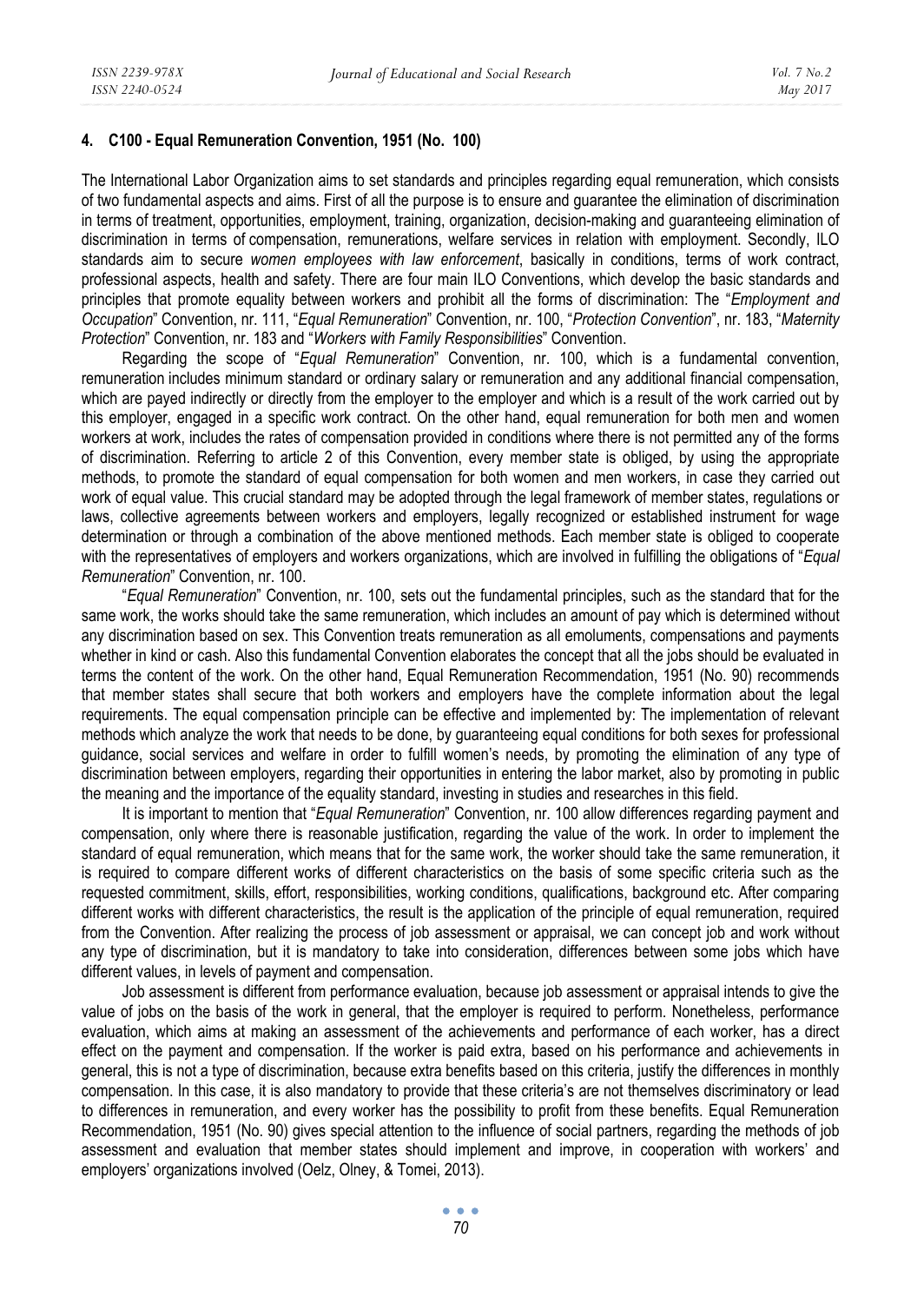International Labour Organization has emphasized the great influence of the process of job assessment. In this context, it is important to establish and improve some methods of evaluating the relative value of jobs with different characteristics, in order to respect the principle of equal value. It is necessary to make a general analyze of the corresponding tasks and duties, defined on the basis of absolutely non-discriminatory and objective criteria, in order to not allow any type of discrimination, especially the discrimination based on the gender of workers. *Equal Remuneration*" Convention, nr. 100 does not define any particular mechanism or approach for such analyze or examination, but article 3 requires the application of proper and necessary mechanism for realizing a real objective process of job assessment, by analyzing components such as responsibilities, effort, engagement required, qualifications, working conditions and skills. Job assessment means a formal and precise procedure which consists of a process of analyzing and evaluating jobs, in order to define a numerical value for each job evaluated. Numerical and detailed methods used in evaluating jobs, are considered the most adequate and efficient methods, because they aim at eliminating discrimination based on workers gender, regarding compensation and remuneration. Regardless the methods used for jobs assessment, it is important to pay attention to provide that these methods are free from gender stereotypes. In this context it is mandatory to provide that components for comparison, the influence of each of them and the concrete process, are not themselves discriminatory. (Committee of Experts, general observation on Convention No. 100, 2007).

It is founded that there are some evaluation methods, which are free from gender stereotypes (Harriman & Holm, 2001).:

- 1. First of all "*Steps to Pay Equity*" method. This method in established by the Equal Opportunities Ombudsman of Sweden, for the purpose to improve equality in compensation and remuneration. It is considered as a very effective method, a quick and easy method for defining the requirements and level of difficulty related to specific jobs. This mechanism can be applied, in order to achieve different aims such as: to compare different jobs with different characteristics; to highlight work of equal value depending on the general level of wages, to decide if it is required the application of any job assessment method, estimating different jobs and improve criteria for evaluating the workers skills and performance.
- 2. ABAKABA and EVALFRI methods. The Analytical Evaluation of Jobs (ABAKABA) was developed in Switzerland in 1996. ABAKABA should be used with a specific mechanism known as VIWIV, which elaborates the concept whether the worker is paid depending of what he deserves. ABAKABA method is focused especially in women who are concerned about their wage and who think that their remuneration is less than a male worker in a job of the same value. ABAKABA and VIWIV methods can be used for all works job types regardless the content or the level of the job.
- 3. The EVALFRI method, which is considered as another version of ABAKABA method.
- 4. ISOS method. This method was developed in 2003 by the Polytechnic University of Cataluña in cooperation with several European universities at the request of the Women's Bureau of the Ministry of Labour and Social Affairs of Spain. This system applies to all occupations within an organization and is points-based.

### **5. Workers with Family Responsibilities Convention, 1981 (No. 156)**

"*Workers with Family Responsibilities*" Convention, which entered into force in 1981, also known as (WFRC), deals with this important issue of human rights. The WFRC takes the position that commitment related to dependent children and upbringing them, should be a shared responsibility for women and man as well as society as a whole (Langley, 1999).

This Convention is applicable to those women and men workers which, except working responsibilities, has also family responsibilities, which includes responsibilities for dependent children, where this kind of responsibilities reduces the possibilities for advancing or participating in economic and social activities. Also the provisions of this Convention cover the situation of women and men which have family responsibilities in their immediate families, for the member of their families who certainly need their care, providing that this kind of commitment reduces their opportunities for advancing or getting involved in economic and social activities. In order to create and establish a system which guarantees the elimination of all types of discrimination for workers, each competent authority is obliged to adopt a national policy which create the opportunities for persons with family responsibilities, to be employed and to realize the right to work, without being discriminated and certainly without causing any possible conflict between these two kind of responsibilities, specifically their family and employment and responsibilities. With the purpose to implement the principles of equality in opportunity and treatment for all workers, all measures taken from member states, shall guarantee that workers committed in fulfilling family responsibilities, can realize their rights regarding free choice of occupation or employment and also member states are obliged to take into consideration all their requirements related to employment and occupation.